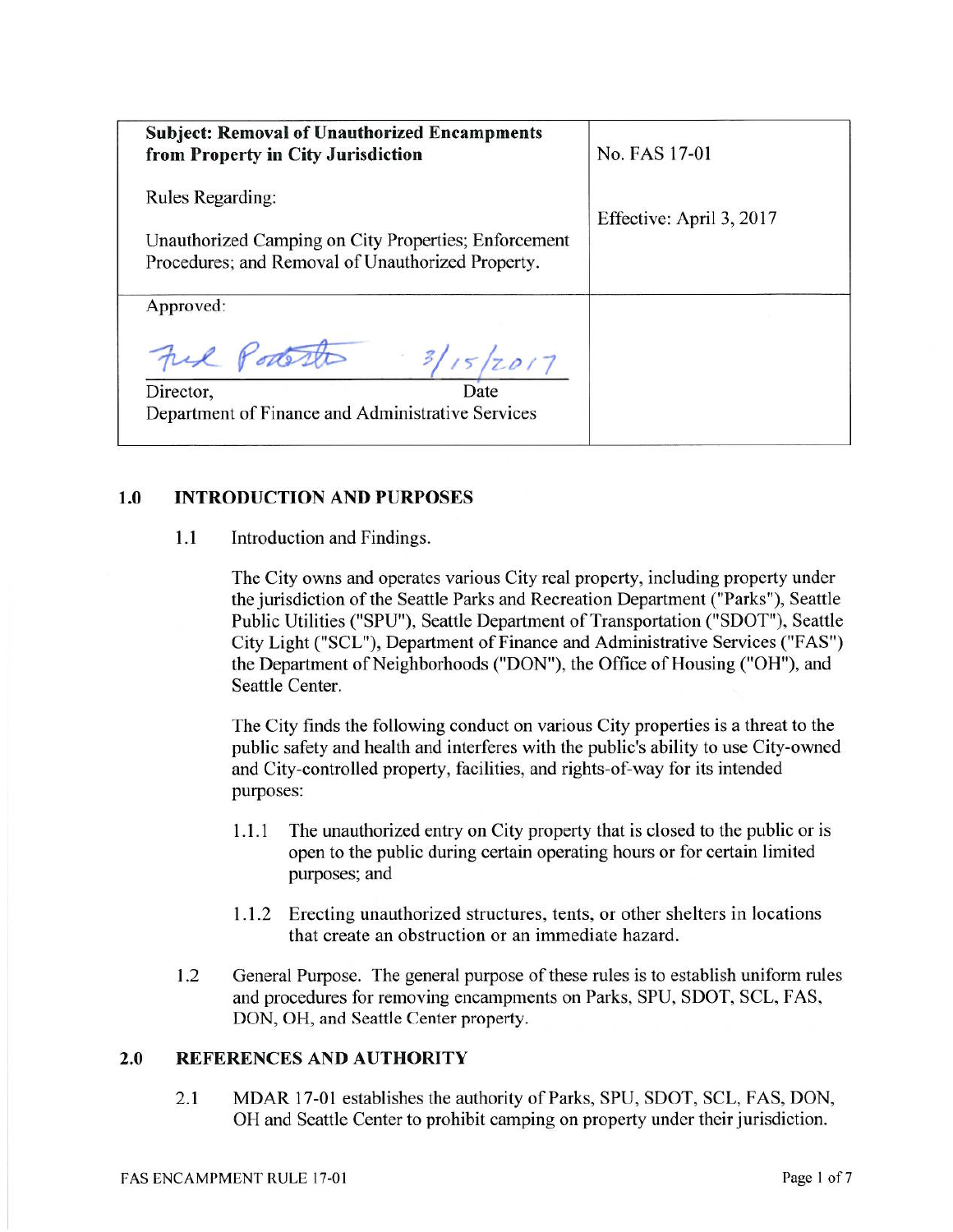2.2 This rule is adopted under the authority of Chapters 3.02 and 3.39 of the Seattle Municipal Code.

# **3.0 DEFINITIONS**

- 3.1 "Emphasis Area" means an identifiable area where the City has removed an encampment and has designated an encampment-prohibited area by installing signage as provided for in Section 13.
- 3.2 "Encampment" means one or more tent, structure, or assembly of camping equipment or personal property located in an identifiable area within the City of Seattle, which appears to a reasonable person as being used for camping. Encampments do not include sites a reasonable person would conclude are no longer in use for camping because remaining materials are garbage, debris, or waste.
- 3.3 "Immediate hazard" means an encampment where people camping outdoors are at risk of serious injury or death beyond that caused by increased exposure to the elements or their presence creates a risk of serious injury or death to others; including but not limited to encampments at highway shoulders and off-ramps, areas exposed to moving vehicles, areas that can only be accessed by crossing driving lanes outside of a legal crosswalk, and landslide-prone areas.
- 3.4 "Obstruction" means people, tents, personal property, garbage, debris or other objects related to an encampment that: are in a City park or on a public sidewalk; interfere with the pedestrian or transportation purposes of public rights-of-way; or interfere with areas that are necessary for or essential to the intended use of a public property or facility.
- 3.5 "Personal Property" means an item that: is reasonably recognizable as belonging to a person; has apparent utility in its present condition and circumstances; and is not hazardous. Examples of personal property include but are not limited to identification, personal papers and documents, tents, bicycles, radios and other electronic equipment, eyeglasses, prescription medications, photographs, jewelry, crutches, and wheelchairs. Personal property does not include building materials such as wood products, metal, pallets, or rigid plastic. The relevant staff member will determine whether an item is personal property, and in cases when the status of an item cannot reasonably be determined in the staff member's judgment based on the totality of the circumstances, the staff member will treat the item as personal property under this rule.

## **4.0 REMOVING OBSTRUCTIONS AND IMMEDIATE HAZARD ENCAMPMENTS**

4.1 Obstructions and immediate hazard encampments may be removed immediately according to applicable laws and rules. The provisions of Sections 5, 6, 7, 8, 9, and 10 of this rule do not apply to removing obstructions and immediate hazard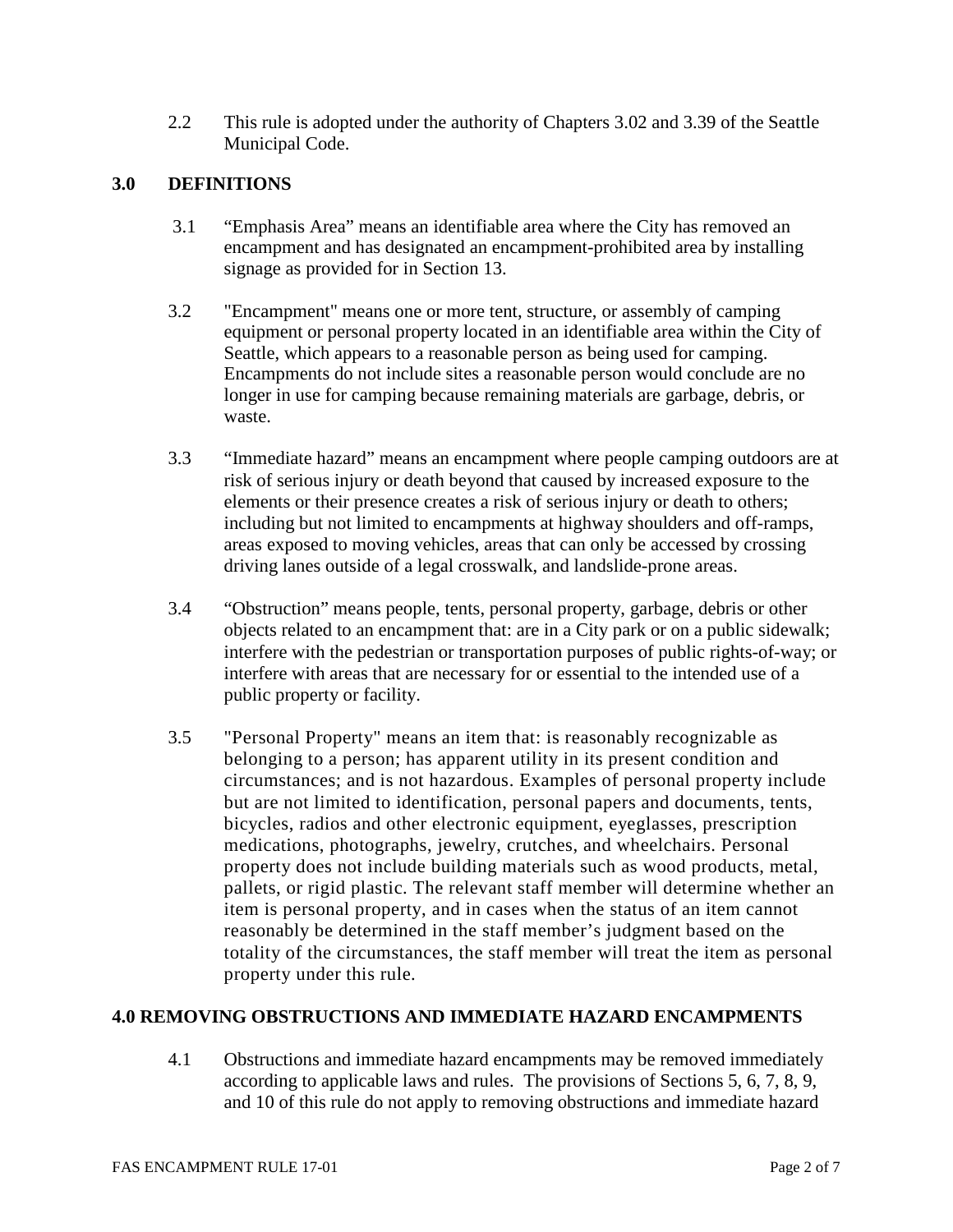encampments. Provisions of this Section 4 apply to obstructions and immediate hazard encampments, although the provisions of this Section 4 may refer to obstructions only for simplicity.

- 4.2 If an obstruction is observed and is to be immediately removed by City personnel observing the obstruction, a notice is not required to be affixed to the obstruction before its removal. If the obstruction is not immediately removed by the City personnel observing the obstruction, a notice shall be affixed to the obstruction by the City as soon as reasonably possible. The notice shall state: (1) the date the notice was posted; (2) that the obstruction must be immediately removed and is subject to removal by the City without further notice; (3) where any personal property removed by the City will be stored; and (4) how any stored personal property may be claimed by its owner.
- 4.3 If the obstruction is determined to be under control of an individual present where the obstruction is observed, oral notice to immediately remove the obstruction shall, if reasonably possible, be given to the individual.
- 4.4 Physical obstructions that are personal property shall be removed and stored by the City as provided for in Section 11 and may be recovered as provided for in Section 12.
- 4.5 Garbage, debris, and waste may be immediately removed and disposed of.
- 4.6 Upon removing an obstructing encampment, the City shall post a notice as provided for in Section 10.
- 4.7 The department storing personal property shall notify FAS of the storage on the same day the personal property is stored. FAS shall post notice of the stored personal property on an external City website.

# **5.0 ENCAMPMENT REMOVAL**

- 5.1 Prioritizing encampments for removal.
	- 5.1.1 Each department shall identify and report encampment locations on property under its respective jurisdiction by email to the FAS Encampment Cleanup Program Manager or by direct entry into the Seattle Encampment Response Information System (SERIS) within one business day of discovering the encampment. Failure to timely report an encampment location does not preclude applying any other provision in this rule.
	- 5.1.2 Each department shall prioritize encampments it will remove after an inspection of encampment locations. The inspection of all encampment sites is not required before prioritizing the removal of previously inspected encampment sites. The inspection shall be documented in a format provided by FAS. The prioritization may be revised at any time as a result of new encampments being identified, additional encampments being inspected, or as new information about an encampment's condition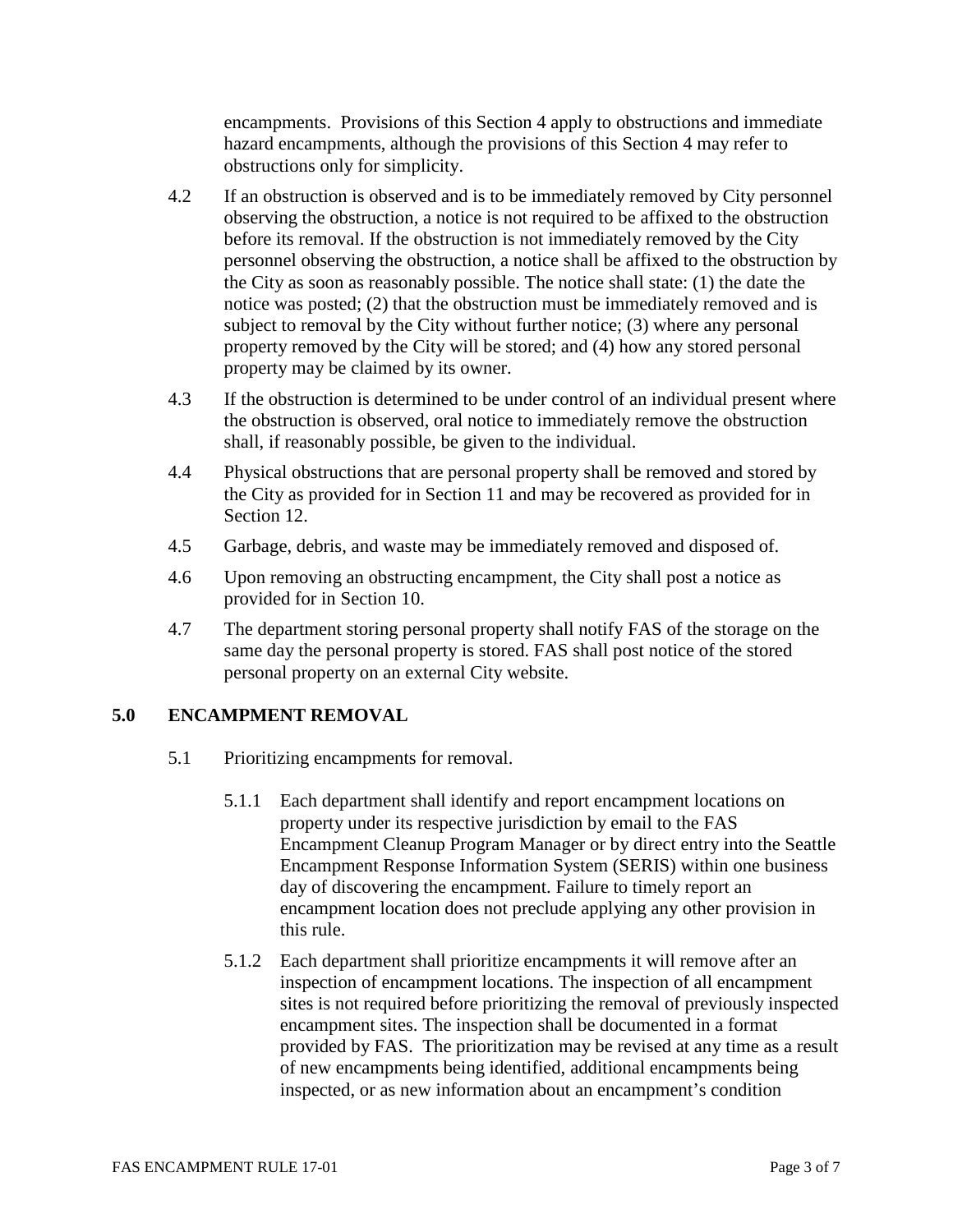becomes available.

5.1.3 The following criteria, which have no relative priority, shall be considered when prioritizing encampments for removal: (1) objective hazards such as moving vehicles and steep slopes; (2) criminal activity beyond illegal substance abuse; (3) quantities of garbage, debris, or waste; (4) other active health hazards to occupants or the surrounding neighborhood; (5) difficulty in extending emergency services to the site; (6) imminent work scheduled at the site for which the encampment will pose an obstruction; (7) damage to the natural environment of environmentally critical areas; and (8) the proximity of homeless individuals to uses of special concern including schools or facilities for the elderly.

## **6.0 ENCAMPMENT REMOVAL AND NOTICE REQUIREMENTS**

- 6.1 A notice shall be posted on or near each tent or structure that is subject to removal stating: (1) the day the notice was posted; (2) the date the removal is scheduled; (3) the time range in which that date's removal will commence, which range may be no more than four hours; (4) where personal property will be stored if removed by the City; (5) how personal property may be claimed by its owner; and (6) contact information for an outreach provider that can provide shelter alternatives.
- 6.2 If individuals are present at the encampment, oral notice shall if reasonably possible, be given to the individuals that the encampment is subject to removal as provided for in the posted notice.
- 6.3 The notice shall be posted no fewer than 72 hours before an encampment removal and shall provide a removal date no more than 7 days after the notice posting date. If the action to physically remove the encampment is not commenced by the City within the removal date and time range provided in the notice, the City shall repost notice of the encampment removal before removal may occur. The City may diligently pursue to completion a removal properly commenced during the removal date and time range.
- 6.4 The notice shall be printed in English, Spanish, and any other language the City determines would further the purpose of the notice.
- 6.5 Nothing in this section shall prohibit the City from posting notice that the removal of a large encampment will occur over a period of several days, provided each day's operations start during the period identified in the notice. Some encampment sites include tents and structures separated by infrastructure such as off-ramps. Removal operations may proceed through such sites so long as they start on some portion of the sites within the times specified on the notice.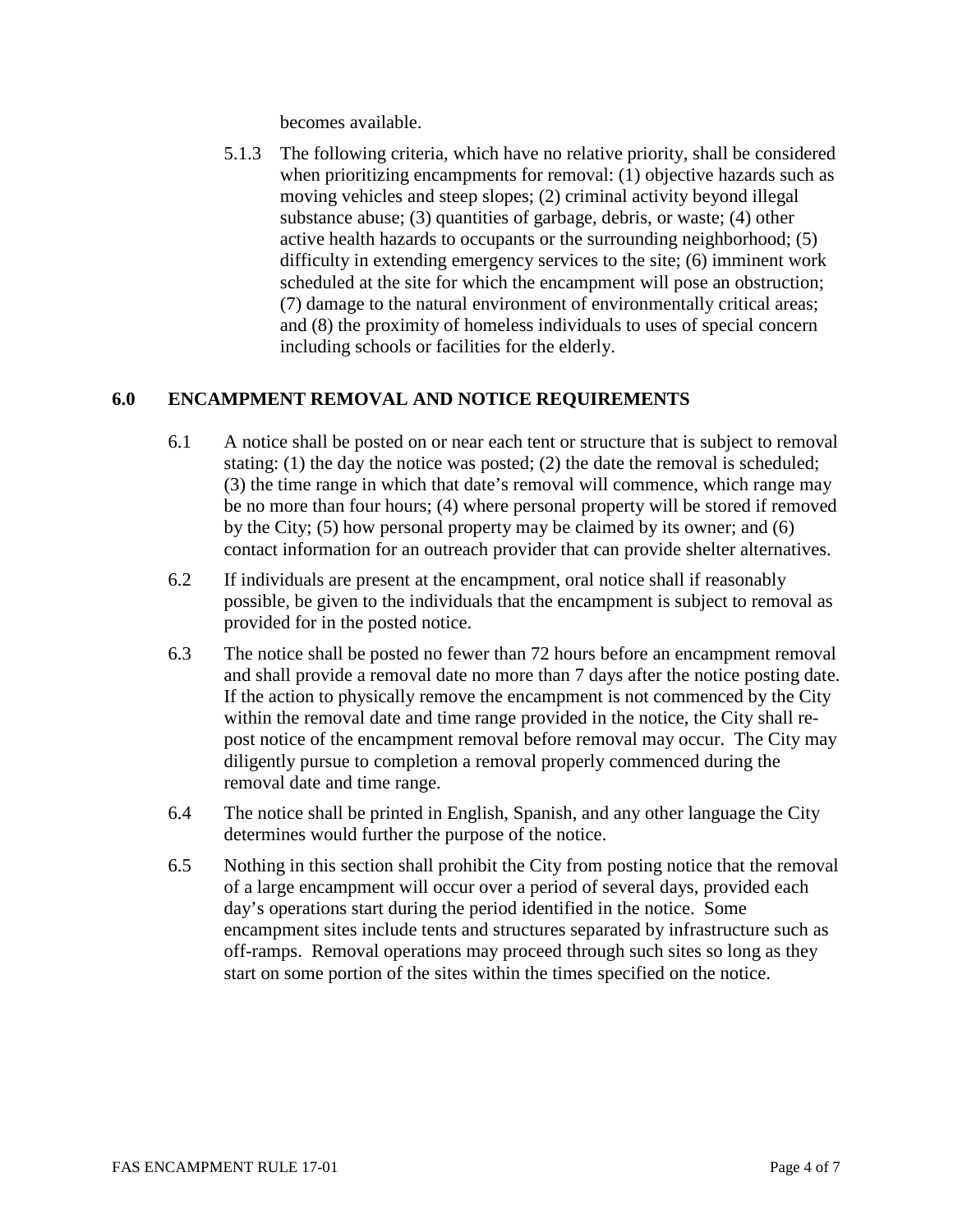## **7.0 IDENTIFYING OR PROVIDING ALTERNATIVE SHELTER BEFORE REMOVING NON-OBSTRUCTING ENCAMPMENTS**

- 7.1 Prior to removing an encampment, the City shall offer alternative locations for individuals in an encampment or identify available housing or other shelter for encampment occupants. The alternatives shall be available to the encampment occupant starting on the date an encampment removal notice is posted and shall continue to be available until the encampment removal is completed. The City shall maintain, or cause to be maintained, a daily list of alternatives, which list shall be shared with FAS and outreach staff.
- 7.2 The alternatives may include housing programs, shelter programs with or without day programs, authorized encampments, and "no-barrier" authorized shelter or encampment programs. The City is not required to provide additional alternatives to individuals who have been previously or are currently excluded from all usual and appropriate alternatives because of the individual's behavior.

## **8.0 OUTREACH FOR ENCAMPMENT REMOVALS**

- 8.1 Outreach personnel shall visit each encampment site at least once between the time that notice of removal is posted and the scheduled removal date.
- 8.2 Outreach personnel shall be present at the commencement of removal activities on the date an encampment removal is scheduled to start according to the posted notice and shall be available to offer shelter alternatives and other services until the encampment removal is completed.
- 8.3 Outreach personnel may leave an encampment removal operation after outreach services have been refused by all people present at the site. Outreach personnel shall return to a site if an individual requests services before the encampment removal is completed.

#### **9.0 ENCAMPMENT SITE CLEANUP**

- 9.1 All City personnel, vendors, outreach workers, and other personnel necessary for an encampment removal and cleanup shall be present at the start of an encampment removal.
- 9.2 The City shall take reasonable steps to segregate personal property from material that is not personal property, provided the segregation does not pose a danger to the individual segregating the personal property from the other material.
- 9.3 Tents and structures that were not previously posted with a notice but are in the immediate area of tents or structures that were posted with a notice may be removed if the tent or structure was placed in the immediate area after notices were posted.
- 9.4 Personal property shall be stored as provided for in Section 11 and may be recovered as provided for in Section 12.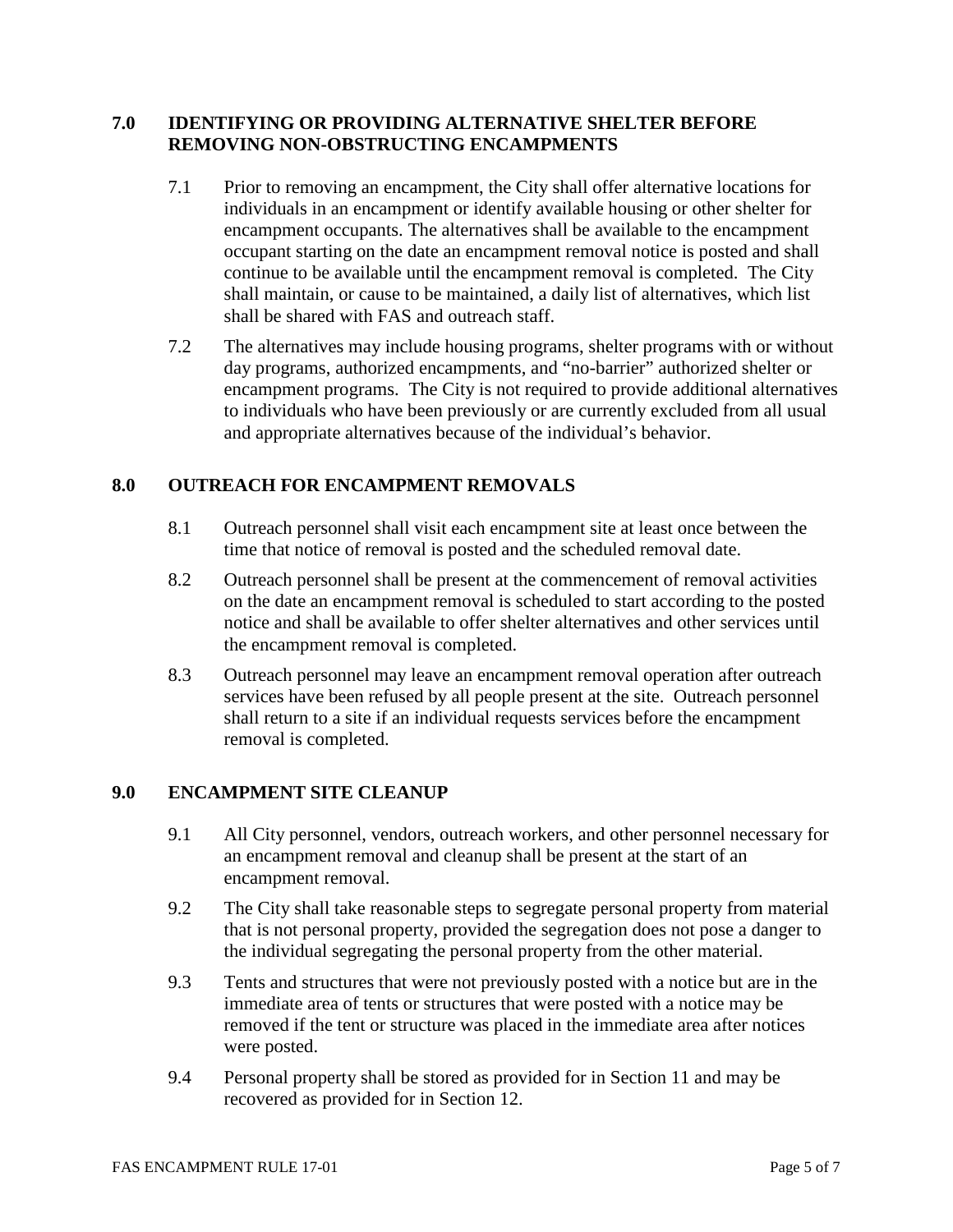9.5 The City may remove and dispose of garbage, debris, waste, hazardous items, and other like material.

#### **10.0 POST-ENCAMPMENT REMOVAL NOTICE**

- 10.1 A notice shall be prominently posted at the site where an encampment has been removed and the site cleaned up.
- 10.2 The notice shall state: (1) the date the cleanup was performed; (2) whether personal property was stored by the City; (3) where the personal property is stored; (4) how any stored personal property may be claimed by its owner; and (5) contact information for outreach personnel who can assist individuals with shelter alternatives and other services. This notice shall not be removed by the City for a minimum of 10 days.
- 10.3 The department organizing the cleanup shall, within 2 business days of the cleanup:
	- 10.3.1 Send electronic documentation of the cleanup to FAS in the format required by FAS for posting on the appropriate City external website; and
	- 10.3.2 Update the encampment record in SERIS.
- 10.4 FAS shall post documentation of each encampment cleanup on an external City website.

#### **11.0 STORAGE OF PERSONAL PROPERTY REMOVED FROM AN ENCAMPMENT**

- 11.1 The City shall store all personal property encountered when removing obstructions and immediate hazards, or when removing encampments, provided the City has no obligation to store personal property that is hazardous (for example, a needle-strewn tent) or is reasonably expected to become a hazard during storage (for example, wet bedding materials).
- 11.2 Personal property shall be stored at a location commonly used by the City for storing property, which shall be accessible by public transportation.
- 11.3 The encampment site shall be posted with a notice if personal property is removed from the site. FAS shall identify the site and the date of the encampment removal on a City web page.
- 11.4 The notice shall identify: (1) the dates personal property was removed from the site; (2) where the personal property is stored; and (3) how the stored personal property may be claimed by its owner. This notice shall not be removed by the City for a minimum of 10 days.
- 11.5 The City shall maintain a log of personal property removed from an encampment. Each log item shall be kept until the personal property is recovered by its owner or the property is discarded as permitted under this rule.